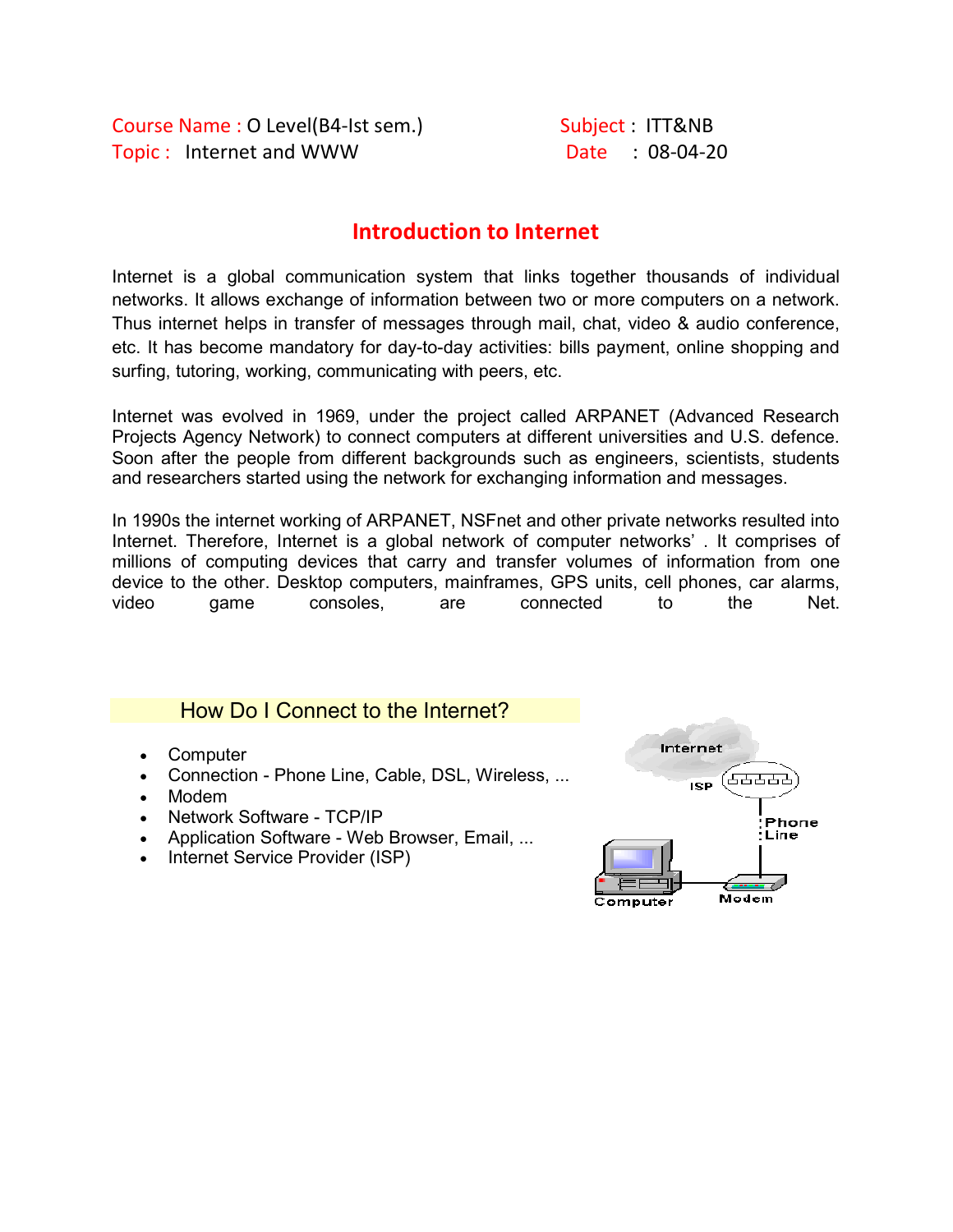## What Can I Do on the Internet?

- Send and receive email messages.
- Download free software with FTP (File Transfer Protocol).
- Post our opinion to a Usenet newsgroup.
- Surf the World Wide Web.
- And much, much more.
- There is no charge for most services.



# World Wide Web(WWW)

The World Wide Web (WWW) or web is an internet based service, which uses common set of rules known as protocols, to distribute documents across the Internet in a standard way.

World Wide Web, which is also known as a Web, is a collection of websites or web pages stored in web servers and connected to local computers through the internet. These websites contain text pages, digital images, audios, videos, etc. Users can access the content of these sites from any part of the world over the internet using their devices such as computers, laptops, cell phones, etc. The WWW, along with internet, enables the retrieval and display of text and media to your device.

The World Wide Web. Or 'Web' is a part of the Internet. The Web is viewed through web browser software such as Google chrome, Internet Explorer, Mozilla Firefox etc. Using browsers one can access the digital libraries containing innumerable articles, journals, e-books, news, tutorials stored in the form of web pages on computers around the world called web servers-Today thousands of web pages/websites are added to the WWW every hour.

- The Web was invented in 1991 by Tim Berners-Lee, while consulting at CERN (European Organization for Nuclear Research) in Switzerland.
- The Web is a distributed information system.
- The Web contains multimedia.
- Information in the Web is connected by hyperlinks.